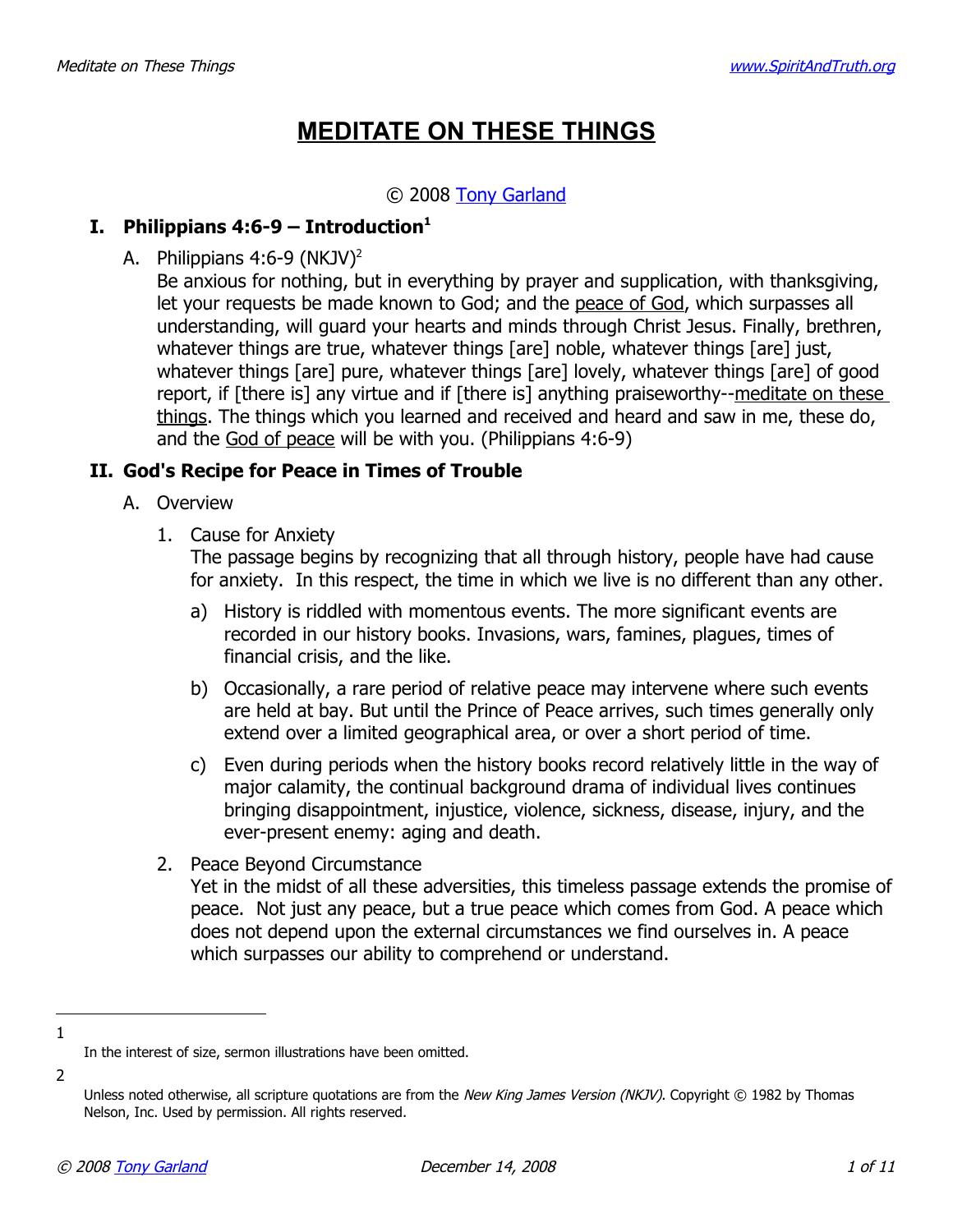3. The True Source of Peace

Twice in the passage before us, Paul identifies the source of this surpassing peace.

- a) In verse 7, Paul refers to "the peace of God" -- that is, the peace which comes from God.
- b) In verse 9, He uses a similar phrase, "the God of peace" -- emphasizing that true peace is found only through an intimate relationship and knowledge of God. A peace which has both its source and focus in the one sovereign power in the universe: God.
- B. Preconditions

As desirable as this peace may be, it is not automatically ours. Paul identifies two preconditions which any man or woman must meet should he or she attain such peace.

- 1. 1<sup>st</sup> Precondition for Peace. An intimate relationship with God.
	- a) It is prayer and supplication to God which results in the peace of God guarding one's heart and mind.
	- b) Moreover, the peace that guards one's heart and mind is said to be through Christ Jesus. The person who would attain this peace must be among those "born again" by the power of the Holy Spirit placing them "in Christ."
	- c) Those who don't know God are unable to meet this condition. Atheists and followers of other religions may believe they experience peace. But such peace is not the peace Paul speaks of here.
		- (1) Their peace is either delusional—often involving demonic influence--or temporal in nature. In many cases, it is found through a denial of physical reality, as in the mind-games of such cults as Christian Science which denies the reality of sickness, or in the deprivation and trances of mystery religions which seek to induce altered states of consciousness.
		- (2) Such peace will always be illusory and temporary because it short-circuits God-given awareness and attempts to substitute an imagined reality in place of one's real circumstances.
- 2. 2<sup>nd</sup> Precondition for Peace. Willing obedience to God's commands.
	- a) This peace is dispensed by God to individuals who not only are in unity of relationship with Him, but who also walk according to the commands found here and elsewhere in Scripture.
	- b) Commands "Commands?" you say . . . what commands?!
	- c) When we read passages such as this, we can make the mistake of interpreting the instructions of the writer as "suggestions" or "good ideas" or even "helpful hints for Christian living."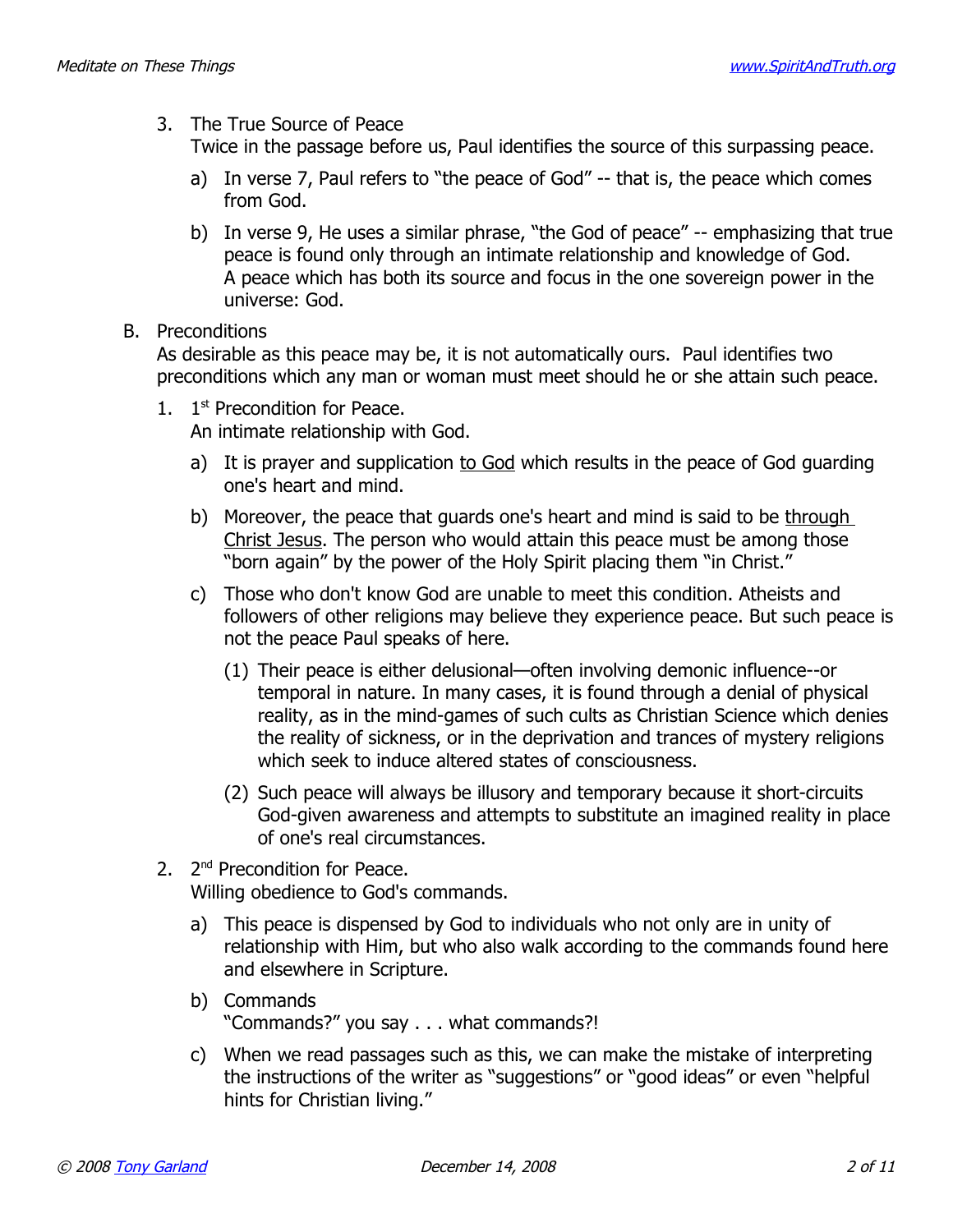- d) Yet the passage employs verbs in the imperative mood the mood which Greek uses when giving commands.
	- (1) Among the imperative verbs found within this passage we find
		- (a) Verse 6 "[do not] be anxious!" and "make known [every petition]!"
		- (b) Verse 8 "meditate [on these things]!"
		- (c) Verse 9 "do [these things]!"
- e) These commands identify actions which the believer must take in order to attain the beneficial conditions or promises.

#### **III. Exposition**

A. Verse 6 reads:

"Be anxious for nothing, but in everything by prayer and supplication, with thanksgiving, let your requests be made known to God"

- 1. The verse begins, "Be anxious for nothing . . ."
	- a) The word order in the Greek is reversed from the English. It reads, "Not [even for] one thing be worrying"
		- (1) The emphasis is on "not one thing" which appears at the beginning of the sentence.
			- (a) Paul is not just addressing anxiety and worry in general, but anxiety and worry in their totality—even over a single thing.
			- (b) Even if most things in our life are going well, all it takes is one thing to threaten our sense of peace. Our anxiety over one issue often undermines the numerous other blessings in our lives.
			- (c) The emphasis on "not one thing" also tells us that the size or perceived importance of that which causes our anxiety is immaterial—we are to treat both "big" and "little" worries in the same way by taking them to God.
		- (2) Followed by an imperative present tense command "not for one thing be [presently, in an ongoing fashion] anxious!"
		- (3) Kenneth Wuest, in his expanded translation, puts it this way: "Stop worrying about even one thing"<sup>[3](#page-2-0)</sup>
	- b) Next follows the conjunction, "but" which serves as the fulcrum of a see-saw where related concepts are juxtaposed for intentional contrast.

<sup>3</sup>

<span id="page-2-0"></span>Wuest, K. S. (1997, c1961). The New Testament : An expanded translation. First published in 3 vols., 1956-59, under title: Expanded translation of the Greek New Testament. (Php 4:4). Grand Rapids, MI: Eerdmans.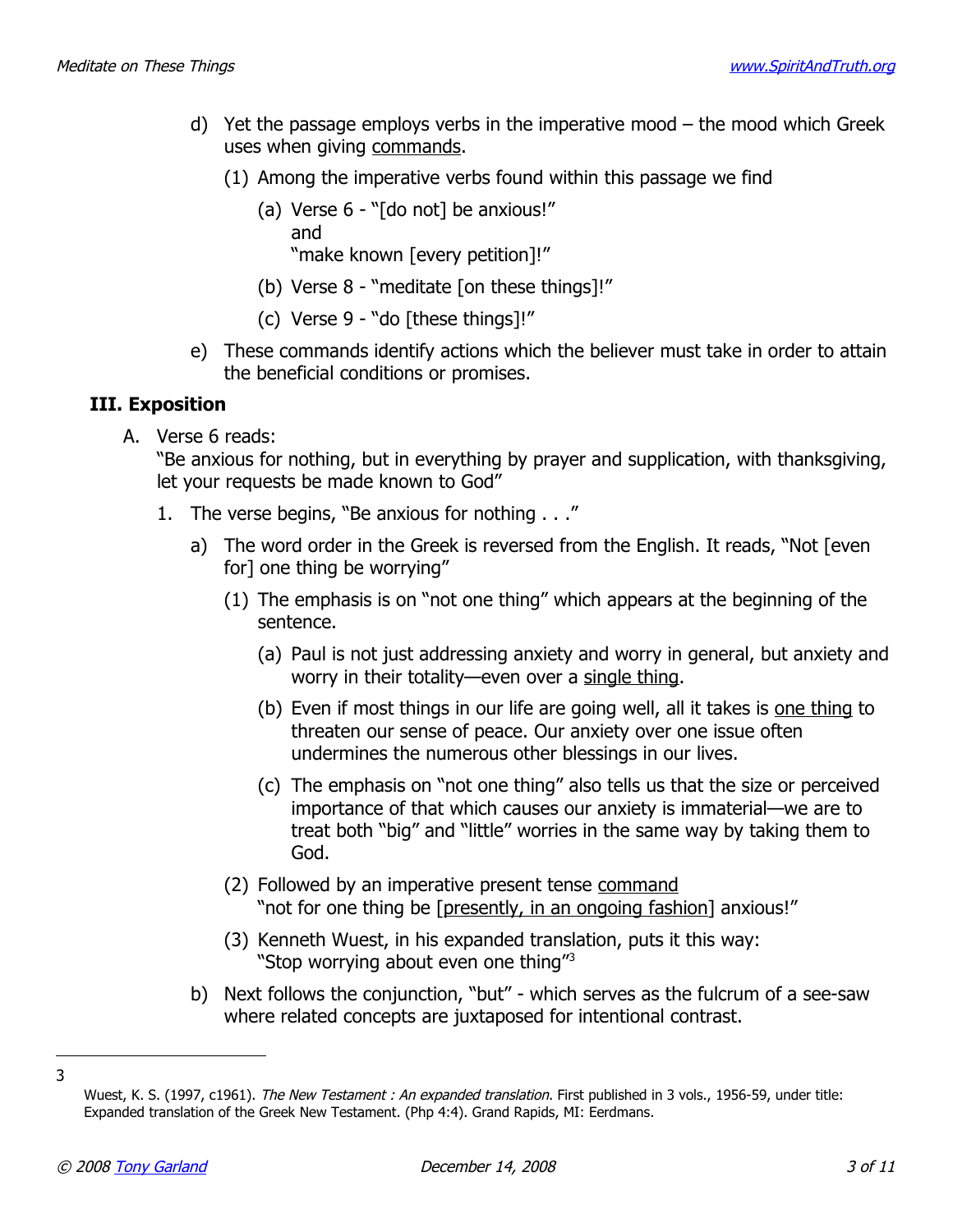- (1) One the one hand, be anxious "for nothing" BUT, on the other hand, "in everything" let your requests be known.
- (2) On the one hand there is "anxiety" BUT, on the other hand there is to be "thanksgiving"
	- (a) A perspective of gratefulness instead of dread.
	- (b) An attitude of bounty rather than lack.
- c) Paul tells us to "let your requests be made known to God"
	- (1) The peace which is spoken of in this passage is not obtained by playing mind games such as denying reality or pretending the situation is different than it actually is.
		- (a) These requests are to include our most basic gut-level needs, not just things that we might pray for in a formal group prayer meeting.
		- (b) Kenneth Weust's expanded translation refers to this prayer as, "a cry for your personal needs."[4](#page-3-0)
	- (2) We are commanded to make our needs known to God and then to rest in knowing He hears and will respond as He deems appropriate and we must rest in that.
		- (a) This requires a strong conviction in the sovereignty of God in order for us to trust the results to God.
		- (b) John spoke of this conviction in relation to prayer in 1 John 5:14-15: "Now this is the confidence that we have in Him, that if we ask anything according to His will, He hears us. And if we know that He hears us, whatever we ask, we know that we have the petitions that we have asked of Him."
		- (c) Only when we know He hears us and are convinced He has the best in mind for us are we able to rest in the results which are according to His sovereign control.
		- (d) Jesus put it this way in Matthew 6:25-27: "Therefore I say to you, do not worry about your life, what you will eat or what you will drink; nor about your body, what you will put on. Is not life more than food and the body more than clothing? Look at the birds of the air, for they neither sow nor reap nor gather into barns; yet your heavenly Father feeds them. Are you not of more value than they? Which of you by worrying can add one cubit to his stature?"

<sup>4</sup>

<span id="page-3-0"></span>Wuest, K. S. (1997, c1961). The New Testament : An expanded translation. First published in 3 vols., 1956-59, under title: Expanded translation of the Greek New Testament (Grand Rapids, MI: Eerdmans).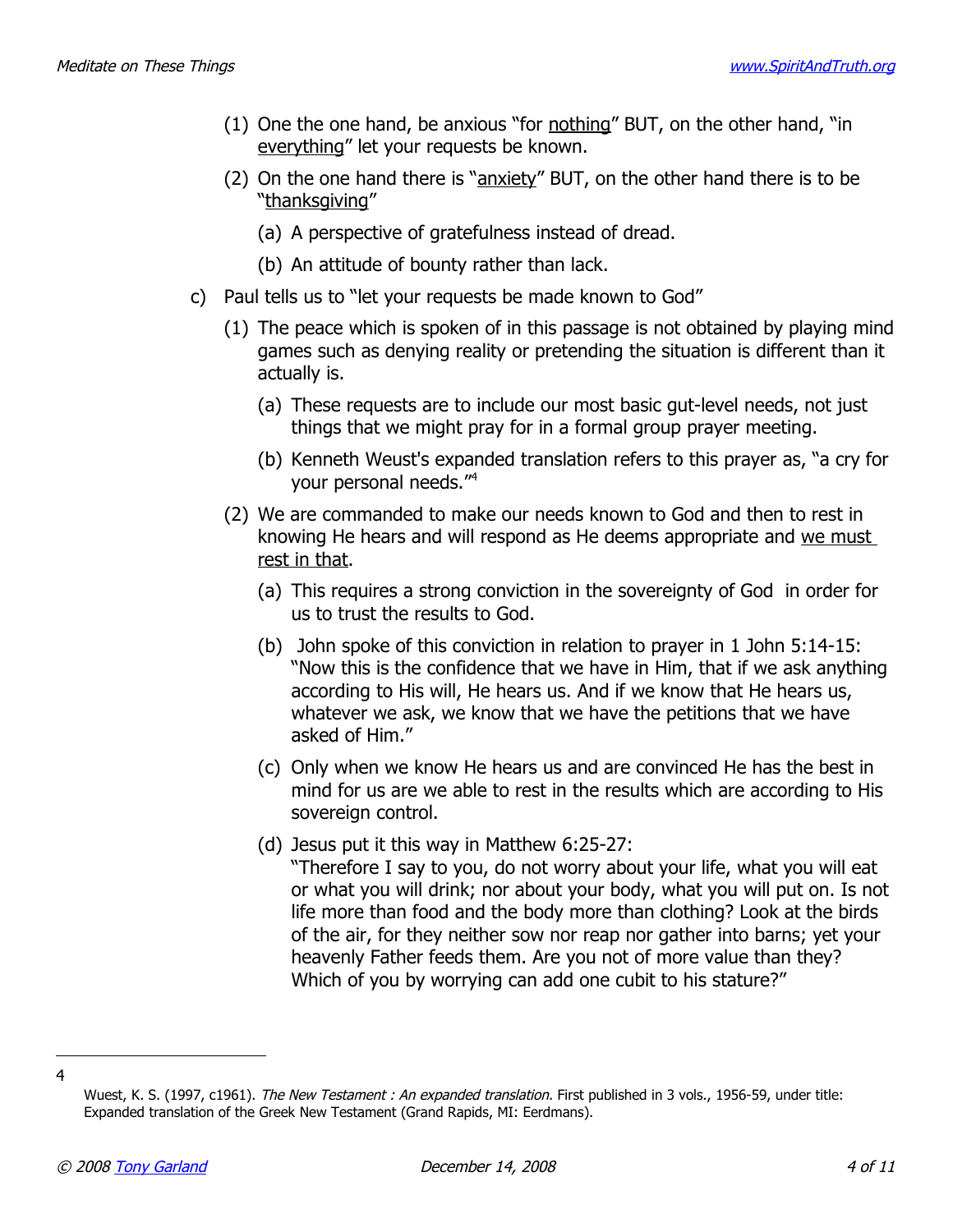B. Moving on to verse 7, we read:

"and the peace of God, which surpasses all understanding, will guard your hearts and minds through Christ Jesus."

- 1. Whenever you see 'and,' especially where it begins a verse, you can envision the verses as a train of boxcars where the verse which follows is hitched to what went before. It is "towed," as-it-where, by what went before. It won't run down the tracks without that "engine" which preceded.
	- a) One's heart and mind will not be guarded by the peace of God unless those things which Paul set forth in verse 6 are diligently pursued.
	- b) This "peace of God" could be rendered "peace from God" as it refers to peace which comes from God—that finds its source in the person of God and most importantly, our relation to Him (Eph. 1:2).
	- c) The relational aspect is emphasized in the way in which the peace is applied to our hearts and minds—through Christ Jesus.
		- (1) The Greek preposition behind the word "through" can also be rendered by the word "in" -- as we find it in many modern translations.
		- (2) Because of our unique position, as born-again believers in Christ, all true Christians have peace with God. We may or may not feel the peace of our reconciliation, yet it is a legal and Scriptural fact and one of the first results of our salvation.
		- (3) Our having peace *with* God, through Christ Jesus also places us in a position where the peace spoken of here, peace from God—with God as its source becomes a possibility.
		- (4) Unlike peace with God which is the possession of all believers, peace from God is not enjoyed by all. Its attainment is not automatic, as Paul's instructions in this passage make clear.
	- d) This peace from God is said to surpass all understanding.
		- (1) The term for "surpass" in the original carries with it the idea of being "held above" or "towering above" our human intellect.
		- (2) It is something which a believer can *experience*, but cannot *comprehend*. Since its source is God, the means by which it operates in each situation is not reducible by the puny logic of man.
		- (3) In a cold, naturalistic sense, this peace doesn't "make sense," because it prevails in the midst of non-peaceful circumstances. It is a unique kind of peace.
		- (4) In the upper-room discourse, recorded in the Book of John, where Jesus celebrated the Last Supper with His disciples, He knew a time was coming when they would experience circumstances that would bring great anxiety— He would be *crucified* and they scattered.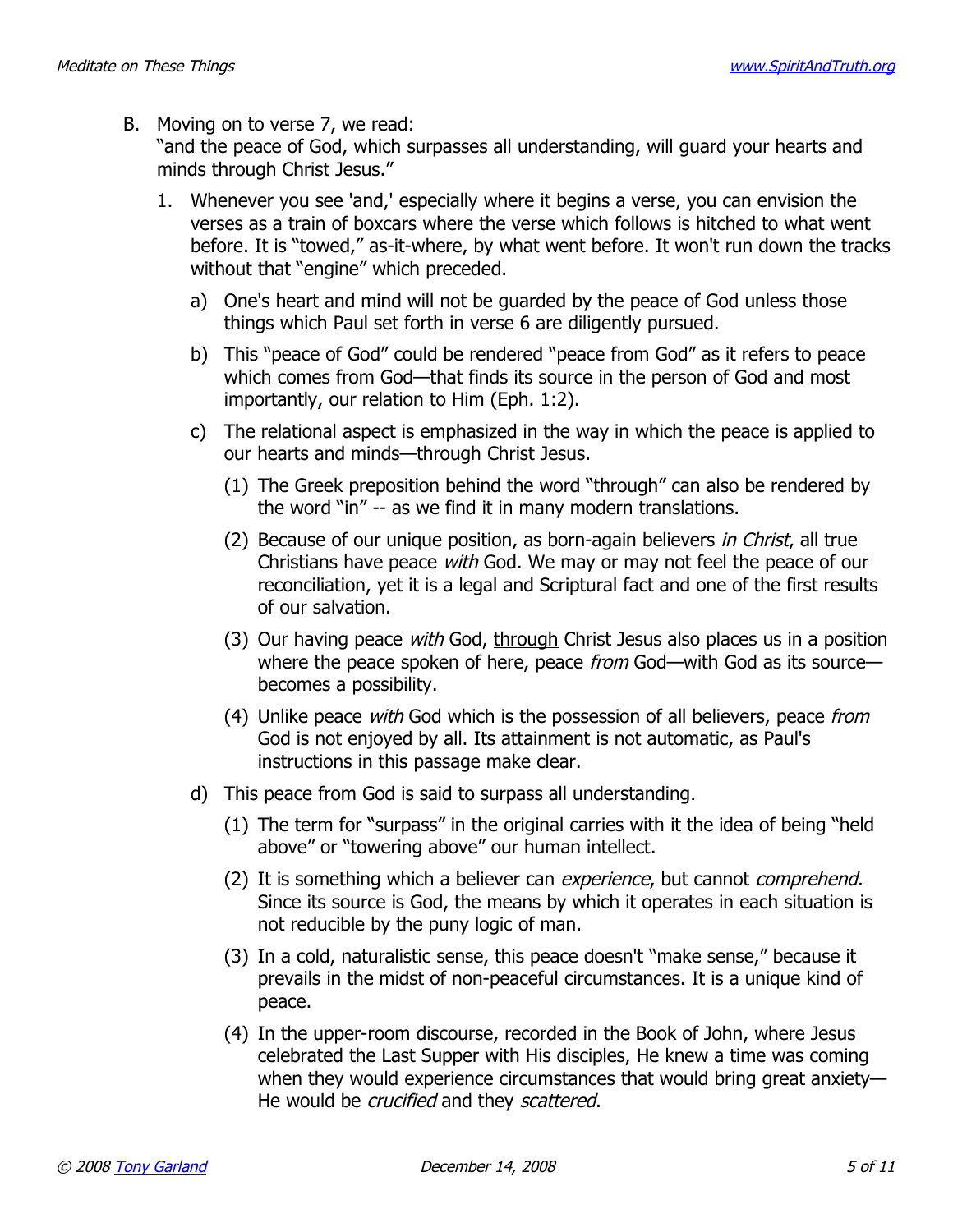- (a) Jesus referred to this peace which differs in quality and perspective from peace which depends upon external circumstance. He said, "Peace I leave with you, My peace I give to you; not as the world gives do I give to you. Let not your heart be troubled, neither let it be afraid" (John 14:26).
- (b) Later, that same evening, Jesus said:

 "Indeed the hour is coming, yes, has now come, that you will be scattered, each to his own, and will leave Me alone. And yet I am not alone, because the Father is with Me. These things I have spoken to you, that in Me you may have peace. In the world you will have tribulation; but be of good cheer, I have overcome the world." (John 16:31-33).

- (5) Jesus refers to a peace which He says is found "in Me" and which overcomes the anxiety and worry in the world. It is found through identification with Christ and results in a security which transcends any natural dilemma.
	- (a) Since this peace is said to be beyond our comprehension, it would be the presumptuous to attempt to analyze it in detail. However, the Scriptures reveal several keys which contribute toward its attainment in the life of the believer.
		- i) Key  $#1$  Perspective

The more we the world and our part in it through the eyes of Scripture, the more we will attain a perspective which places us in a position beyond our circumstances.

- a) This is the perspective of the future martyrs recorded in chapter 12 of the Book of Revelation. We are told they "did not love their lives to the death."
- b) Jesus referred to this patient perspective when he predicted the persecution which would fall upon his followers: "You will be betrayed even by parents and brothers, relatives and friends; and they will put [some] of you to death. And you will be hated by all for My name's sake. But not a hair of your head shall be lost. By your patience possess your souls. (Luke 21:16-19)
- c) This patience that Jesus referred to bridges the gap between the external circumstances we find ourselves in and the internal oasis of peace found in knowing our ultimate safety and destiny is beyond this life—rooted in God Himself.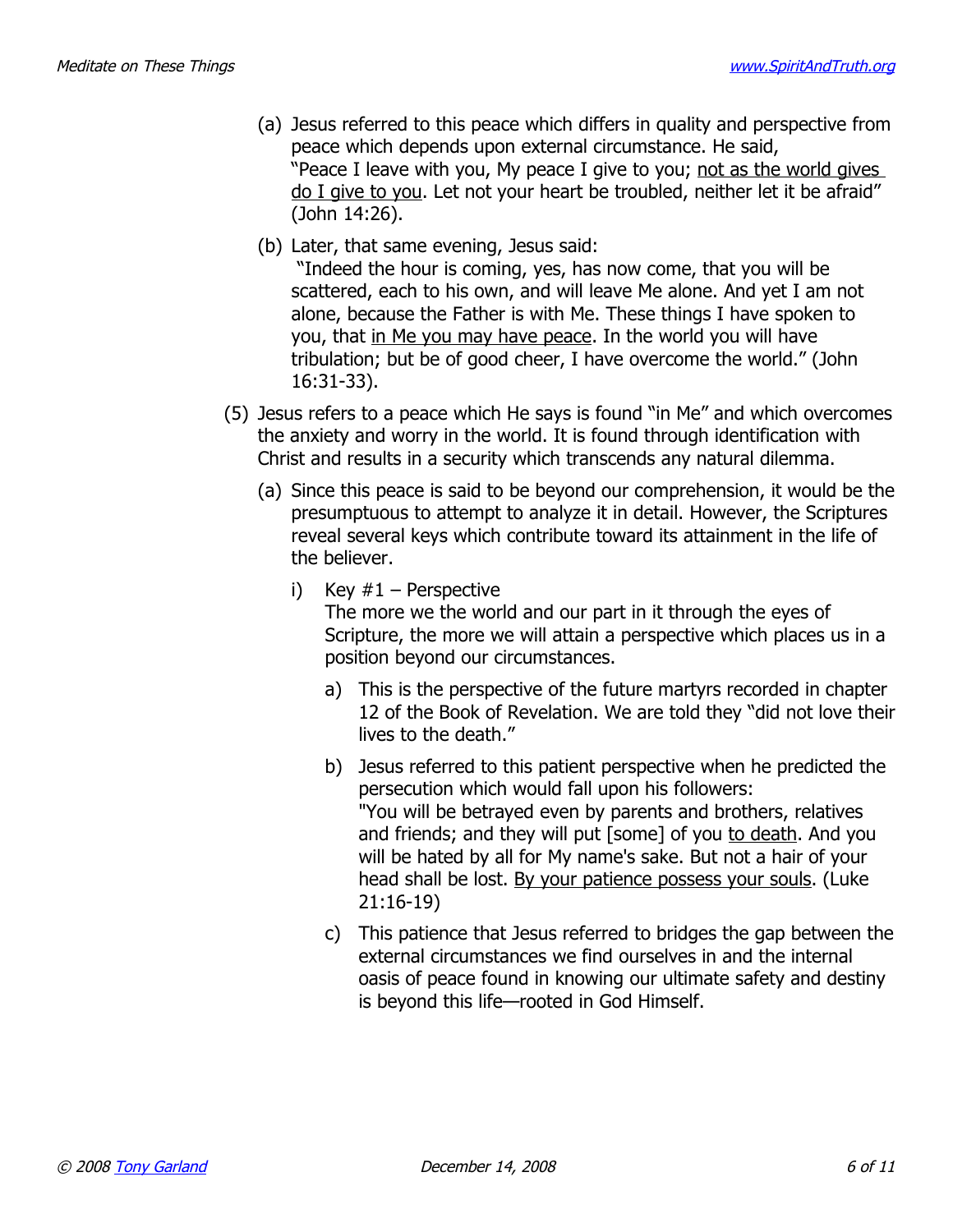- ii) Key  $#2$  Faith or Belief
	- Not only must we have a Scriptural perspective on the truth, but we must be *convinced* of that truth in the core of our being. That we have eternal life. That we will pass safely through physical death. That to die and be with Christ is gain. That having clothing, food, and water *are* enough.
	- a) We read these things in the Scriptures, but unless we wash our minds with them continually and meditate on them, the perspective of this world will continually steal our focus away and draw us away from the peace that should be ours.
	- b) All of us do what we truly believe—what we are convinced of. If our Christian faith amounts to a casual acquaintance with a nice leather-bound book rather than a serious commitment to a way of life, then we won't have the proper perspective when the day arrives and our own test comes.
- C. Paul continues in verse 8:

"Finally, brethren, whatever things are true, whatever things [are] noble, whatever things [are] just, whatever things [are] pure, whatever things [are] lovely, whatever things [are] of good report, if [there is] any virtue and if [there is] anything praiseworthy--meditate on these things."

- 1. Once could probably spend an entire sermon exploring the adjectives found within this verse.
	- a) Rather than dissect the terms, just think of them as being the summation of all that is good, holy, uplifting, and constructive.
- 2. Paul tells us to *meditate* on these wholesome things.
	- a) The Greek term behind "meditate" carries the basic meaning to "think according to logical rules." Notice two very important words in this description: think and logic.
		- (1) Christian meditation does not attempt to circumvent the rational intellect. In fact, true Christian meditation finds the intellect *fully engaged*—firing on all cylinders.
		- (2) This is part of loving God with all our *mind*.
		- (3) "The [Greek] word [for meditate] implies a process of reasoning."[5](#page-6-0)
		- (4) Other belief systems want us to "check our rationality at the door", encouraging adherents to embrace a realm of the experiential unchaperoned by rational evaluation and cognizance.

<span id="page-6-0"></span>Wuest, K. S. (1997, c1984). Wuest's word studies from the Greek New Testament : For the English reader (Ro 2:3). Grand Rapids: Eerdmans.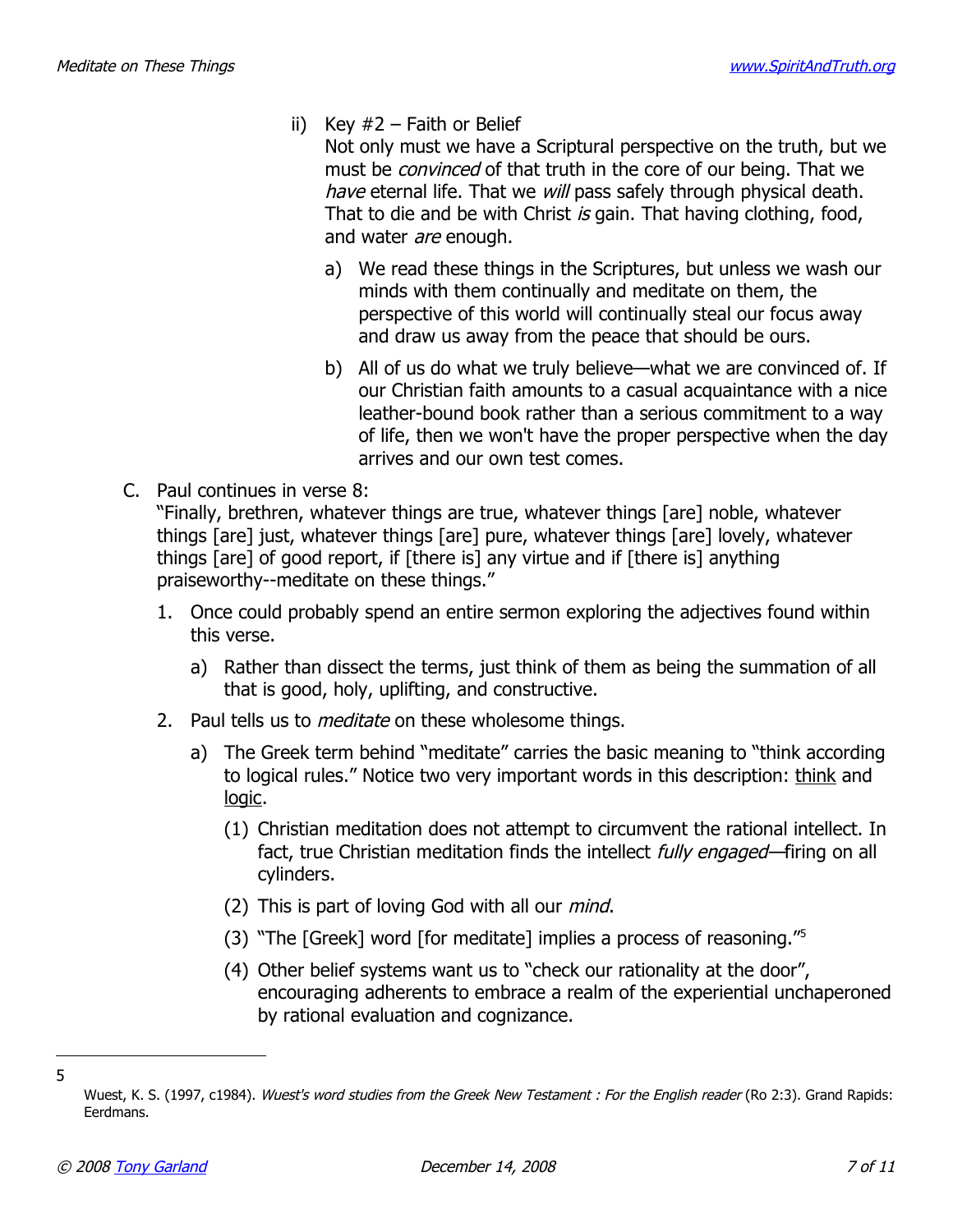- (a) But such a realm is where very real spiritual forces of unfamiliar sophistication and dark influence do their work.
- (b) The informed Christian avoids such places!
- (5) The Christian form of meditation is not the "drifting," "oozing" type associated with mysticism. Christian meditation embodies concepts such as "reckoning," "calculating," "considering," "estimating," and "evaluating."
- (6) It is a stayed consideration of the subject--full of reason and reflection denoting "a settled persuasion or assurance."[6](#page-7-0)
- (7) The idea of persuasion is seen when Paul uses this same term in the Book of Romans where he relates that Abraham *believed* God and it was accounted to him for righteousness (Rom. 4:3 cf. Jas. 2:23).
	- (a) Abraham's belief—his settled persuasion and assurance—was the fruit of reason and reflection upon God's promises.
- b) But what happens when we meditate upon what the culture typically serves up rather than these wholesome things?
	- (1) Instead of developing a settled assurance and peace, we are inexorably and subtly conformed to the culture rather than to God.
	- (2) As Paul puts it elsewhere: "And do not be conformed to this world, but be transformed by the renewing of your mind, that you may prove what [is] that good and acceptable and perfect will of God." (Romans 12:2)
	- (3) And so there is a battle ground in the *mind* of the believer between the transforming renewal of God's Word and the conforming influence of the world.
		- (a) "World" in this passage is a Greek word  $(\vec{\alpha} \cdot \vec{\omega})$  which can also be translated "age."
		- (b) R/ C. Trench said it "includes all the thoughts, opinions, maxims, speculations, impulses, and aspirations present in the world at any given time, which may be impossible to accurately define but which still constitute a real and effective power—the moral or immoral atmosphere we breath. Bengel called it the subtle shaping spirit of the kosmos, or world of people, who are living alienated and apart from God."[7](#page-7-1)
		- (c) The companion term for "world" is a Greek term from which we get our work "cosmos." Kenneth Wuest describes its use as follows: " $x_{\text{0}}$ <sub>k</sub> $\alpha$  is used to refer to the world system, wicked, and alienated from

<sup>6</sup>

<span id="page-7-0"></span>Vincent, M. R. (2002). Word studies in the New Testament (1:672). Bellingham, WA: Logos Research Systems, Inc.

<span id="page-7-1"></span>R. C. Trench, Synonyms of the New Testament (Peabody, MA: Hendrikson Publishers, 1989), p. 230. ISBN:1-56563-559-0.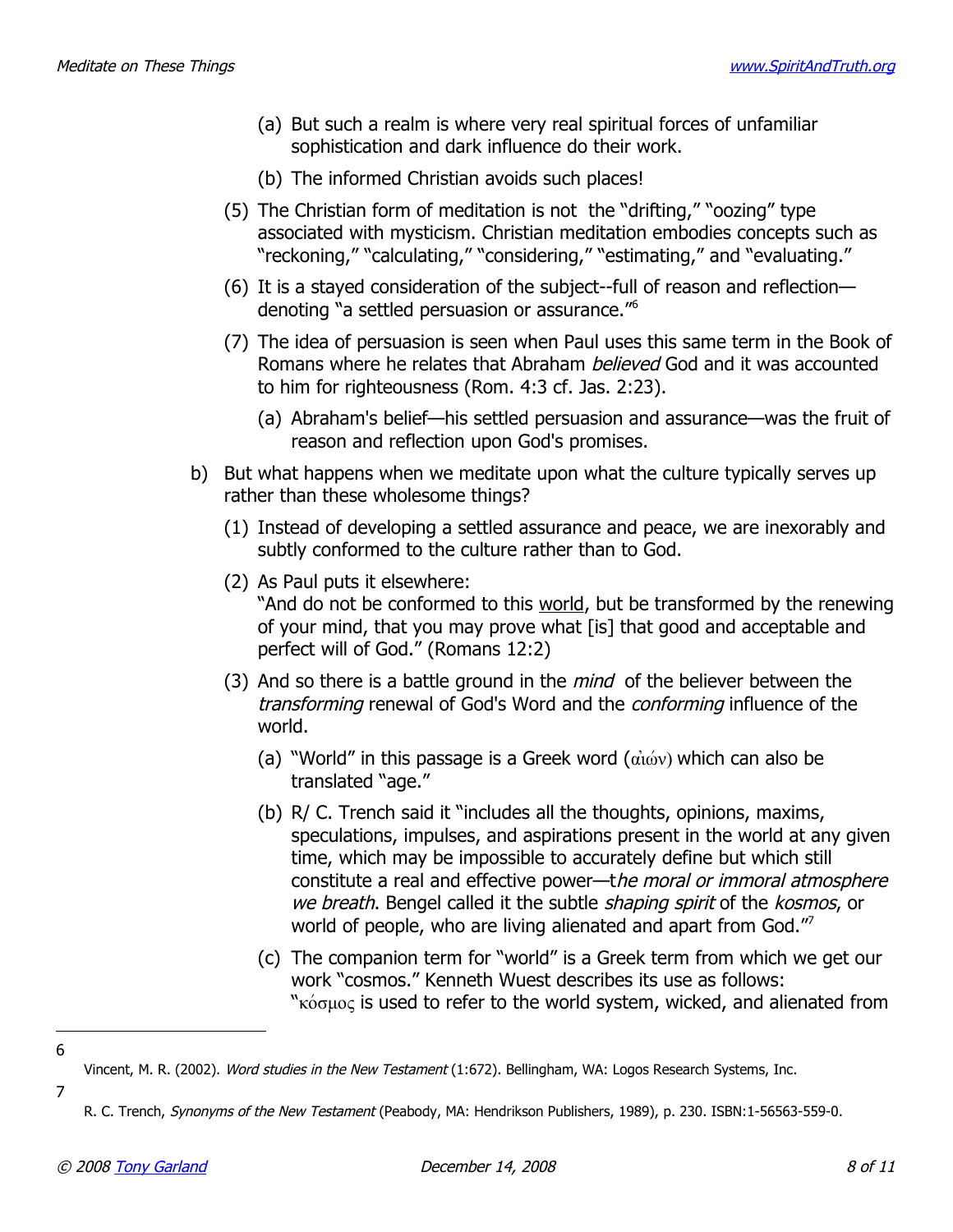God, yet cultured, educated, powerful, outwardly moral and religious the system in which Satan is the head, the fallen angels and demons are his servants, and all mankind other than the saved are his subjects. This includes those people, pursuits, pleasures, purposes, and places where God is not wanted."[8](#page-8-0)

- (4) Unfortunately, many of us are soaking in the messages of the culture—a culture where God is not wanted--rather than meditating on "these things." The inevitable result is that we are becoming "WORLD-ians" rather than "CHRIST-ians."
- (5) One need not look far for evidence that this is so.
	- (a) The divorce rate among Christians.
		- i) Research shows that the divorce rate among those describing themselves as born-again Christians ranges between every 4<sup>th</sup> to every 3<sup>rd</sup> married couple.<sup>[9](#page-8-1)</sup>
		- ii) Thus, Christian practices in marriage have more in common with the culture (with a divorce rate of between 40 and 50 percent)--than with the words of Jesus (e.g., Mtt. 5:32).
	- (b) The number of "pro-choice" Christians: a biblical oxymoron.
	- (c) Christian materialism and financial practices. The monetary behavior of many Christians is modeled after the culture rather than God' s Word.
	- (d) Insensitivity to crudity, violence, and horror.
- D. As it has often been quipped, "we are what we eat."
	- 1. What an interesting experiment it would be to keep a notepad handy around the house and record how much time we spend thinking on the noble and lovely things versus their opposites?
		- a) Sometimes we live as if Paul had written the exact opposite in Philippians 4:8: "Whatever things are **rumored**, whatever things [are] **crass**, whatever things [are] **unjust**, whatever things [are] **tainted**, whatever things [are] **shocking**, whatever things [are] of **sensational** report, if [there is] any **corruption** and if [there is] anything **accusatory**—think on *these things.*"
	- 2. How often we complain, "I can't find time to study the bible." Yet how easily we find hours each week to sit under the sway negative elements served up by the culture.
- 8

<span id="page-8-0"></span>Kenneth S. Wuest, The Practical Use of the Greek New Testament (Chicago, IL: Moody Bible Institute, 1982), p. 79. ISBN:0-8024-6737-7.

<sup>9</sup>

<span id="page-8-1"></span>http://www.religioustolerance.org/chr\_dira.htm The average divorce rate in America is somewhere between 40 and 50 percent (http://www.divorcerate.org/).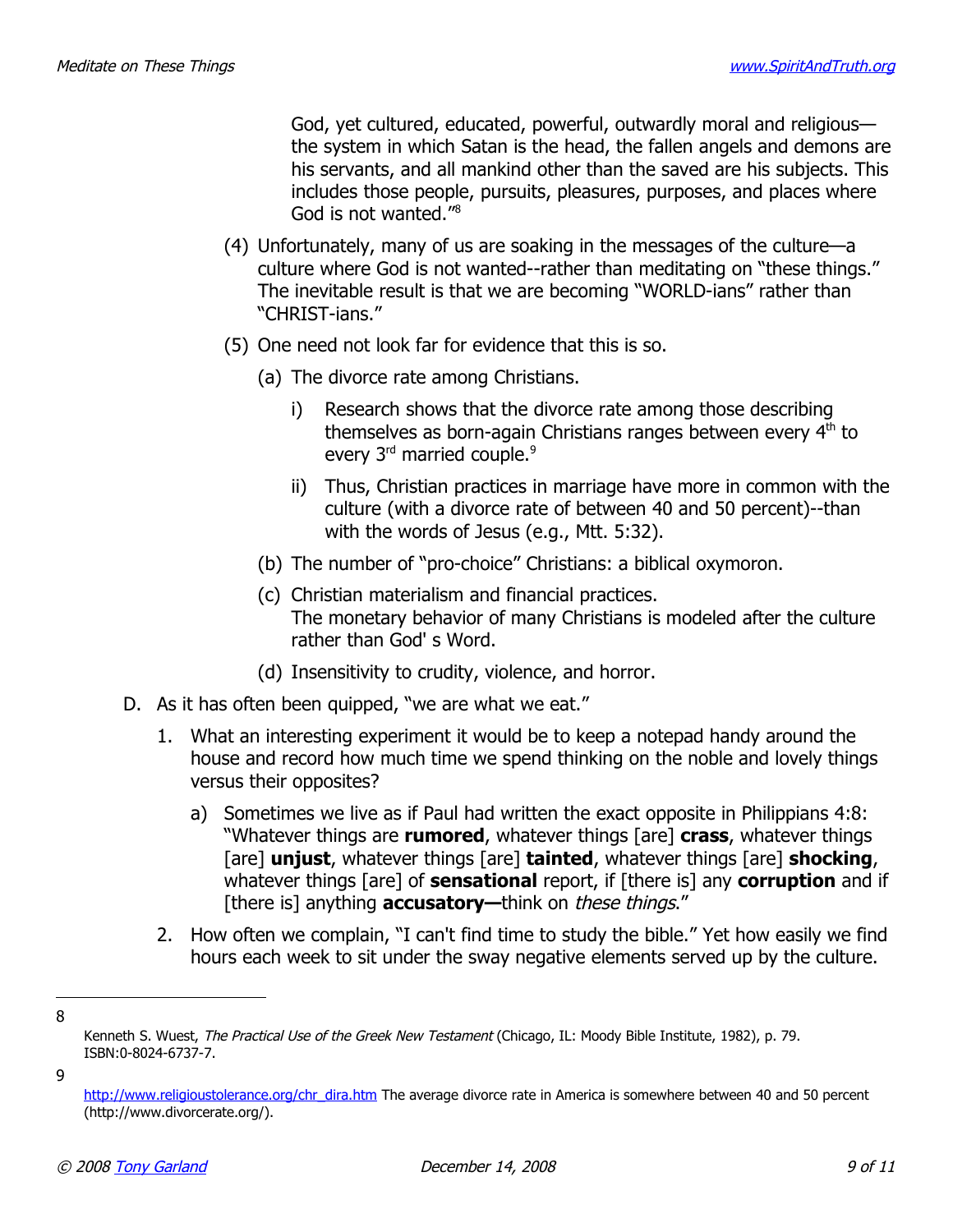- E. Prideful & Overconfident
	- 1. Is this not an indication of our pride? That we are overconfident in our ability to routinely partake of that which reflects the priorities of the culture without adverse effects?
	- 2. In our pride, we mistakenly believe we can expose ourselves to these ungodly things and not be influenced. "We're mature," we say to ourselves."
	- 3. The truth is we are being progressively twisted in subtle ways we aren't even aware of. Degree by degree—just like the proverbial frog in the boiling pot.

#### **IV. Clarification**

- A. In closing, I want to clarify two points lest I be misunderstood.
	- 1. #1 Separate Media from Content
		- a) I am not condemning the *means* by which information is disseminated, be it music, video, television, or the Internet. The delivery vehicle is morally neutral. What I am asking us to consider and what Paul is underscoring is the *content*.
		- b) Wholesome, uplifting Christian messages--although more difficult to find--are also delivered over these same information channels.
	- 2. #2 Motivation
		- a) Our motivation for obedience to Paul's commands must be love, not legalism.
			- (1) It's not about shutting out the culture entirely and becoming social prudes. It's about whether the material or activity would please or grieve God.
			- (2) This is especially relevant in areas which some Christians would consider "gray" or "seemingly innocuous" such as some forms of fantasy or pure entertainment.
		- b) Our walk with God is not motivated by religious practice, but by our desire for an ever closer relationship.
			- (1) Our embracing of the culture moves us further from God
			- (2) As John observed, love of world is enmity with God (1 John 2:15-16).
			- (3) The question we each must answer is: If we truly love Him, why do we participate in activities and imbibe messages which grieve Him?